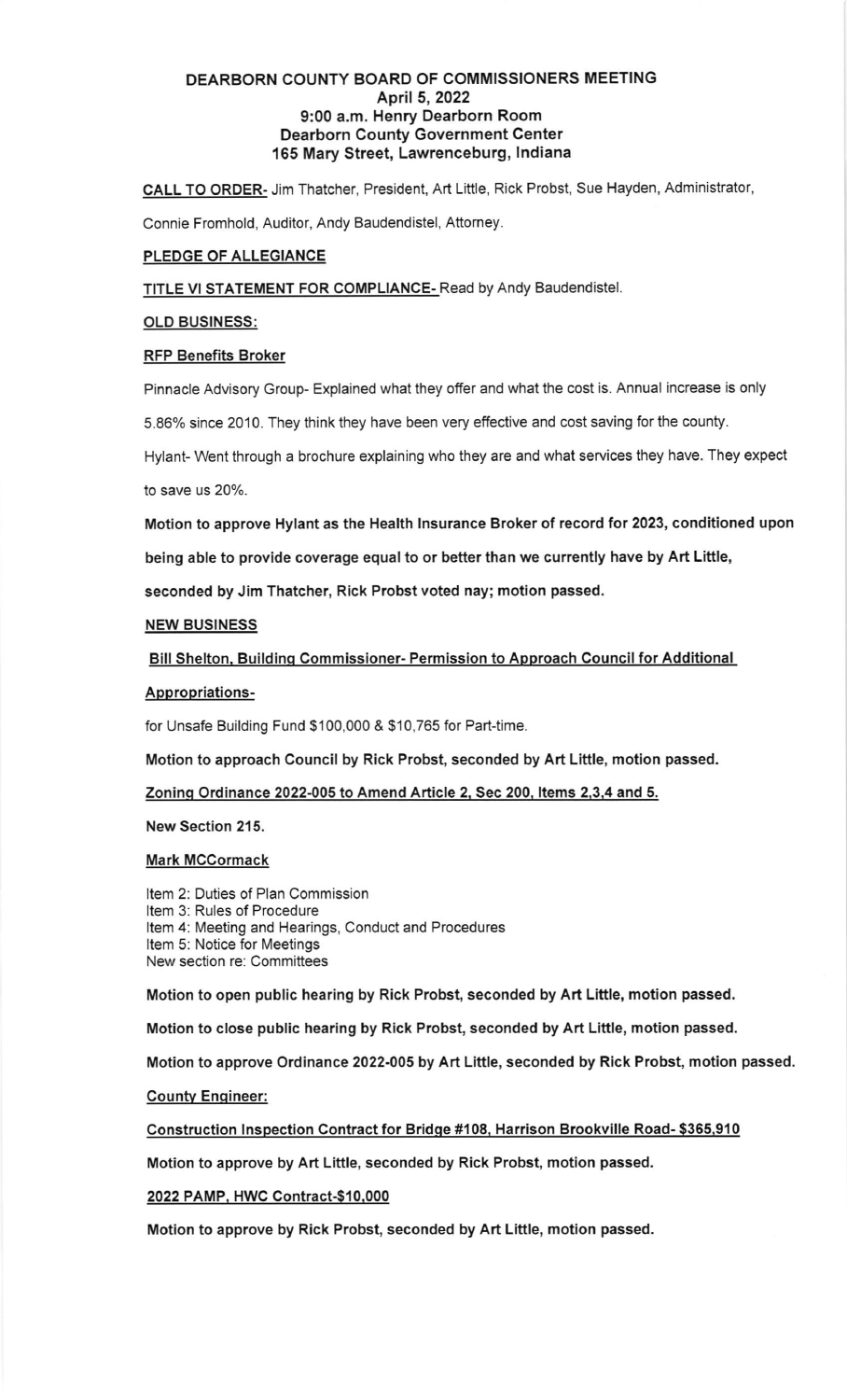Updates: Small Structure #121 Alans Branch almost complete some asphalt work still to be completed. Weisburg Bridge #135 is complete and open to traffic. Bridge #213 Bischoff Hill was started last week, Bridge #44 Turkey Point has been started.

#### EMA Director- Jason Sulliyan

Memorandum of Understanding FEMA for Integrated Public Alert and Warning System (IPAWS) additional feature for our Smart 911/ Rave Alert system.

Motion to approve by Art Little, seconded by Rick Probst, motion passed.

EMA Board member Zach Compton can no longer serve, so he will be replaced by Dave Wsmann. Motion to approve Dave Wismann as the EMA Board appointee by Rick Probst, seconded by Art Little, motion passed.

Certificate of Appreciation for Jim Red Elk- Jim is resigning as of April 6, 2022.

Motion to approve by Rick Probst, seconded by Art Little, motion passed.

ADMINISTRATOR - She will not be available for the next meeting.

#### AUDITOR -

Claims- Motion to approve by Rick Probst, seconded by Art Liftle, motion passed.

Pavroll- Motion to approve by Art Little, seconded by Rick Probst, motion passed.

Minutes- Motion to approve by Art Little, seconded by Jim Thatcher, motion passed

TIF Annual Report Review - All Commissioners have reviewed no questions.

**ATTORNEY** - Andy Baudendistel

lnterlocal between Dearborn and Ohio Counties for COVID money.

Motion to approve by Rick Probst, seconded by Art Little, motion passed.

Discussion on ARPA money what and how it is used. Andy Baudendistel is checking into it

#### COMMISSIONER COMMENTS:

Rick Probst- He wants to commend the Highway Department on the good work after the latest windstorm.

Art Little- He also reiterated the good job that the Highway Department did.

Jim Thatcher- Thanks to the Highway Department for the good work. Wants to let Pinnacle know that they did a good job for the last 14 years.

#### LATE ARRIVAL INFORMATION- None

PUBLIC COMMENT- Leo Rumschlag from Janssen & Spaans Engineering services. His company

submitted a proposal for a 4-year contract for Bridge inspection. He wanted to introduce himself.

ADJOURN- Motion to adjourn by Art Liftle, seconded by Rick Probst, meeting adjourned at 10:56.